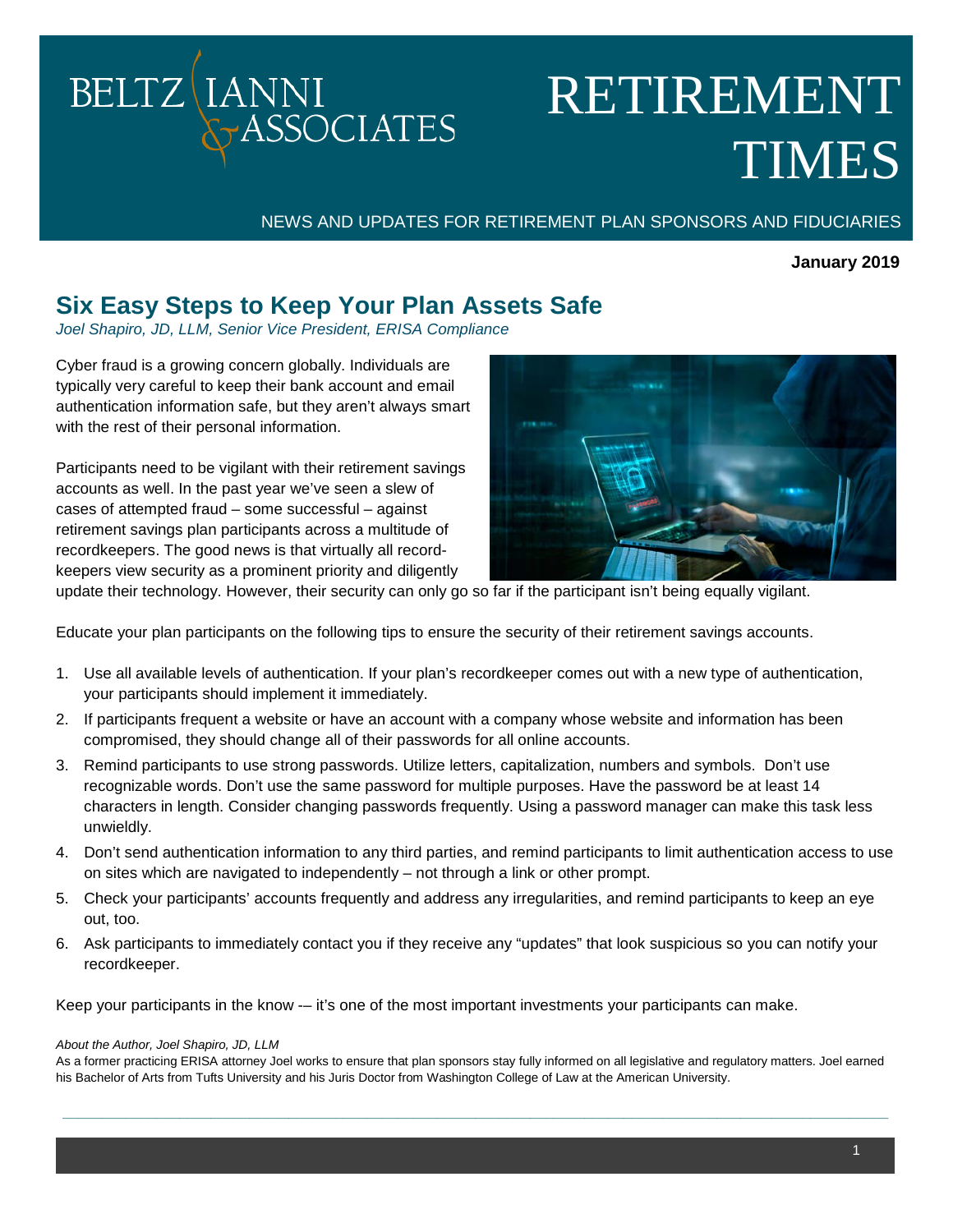## **Records and Their Expiration Dates**

*"What records should I keep? How long should I keep them? How should I organize my files?"*

Advisors have been asked these questions time and time again by plan sponsors looking for a general guideline for record expiration dates.

Record retention doesn't need to be a mystery, and the filing system doesn't need to become a tomb. For audits, remember the following requirements.\*



| <b>Documentation</b>                                                                                                                                          | <b>Retention Requirement for Audit Purposes</b>        |  |
|---------------------------------------------------------------------------------------------------------------------------------------------------------------|--------------------------------------------------------|--|
| <b>Plan Documents</b> (including Basic Plan Document, Adoption Agreement,<br>Amendments, Summary Plan Descriptions, and Summary of Material<br>Modifications) | At least six years following plan termination          |  |
| Annual Filings (including 5500, Summary Annual Reports, plan audits,<br>distribution records and supporting materials for contributions and testing)          | At least six years                                     |  |
| <b>Participant Records</b> (including enrollment, beneficiary, and distribution<br>forms; QDROs)                                                              | At least six years after the participant's termination |  |
| <b>Loan Records</b>                                                                                                                                           | At least six years after the loan is paid off          |  |
| Retirement / Investment Committee meeting materials and notes                                                                                                 | At least six years following plan termination          |  |

As for organizing your fiduciary file, we suggest a format that includes the following sections:



**Documents** with all plan documents, amendments, tax filings and so on.



**Administrative** for all audit results, contribution records, Fiduciary Plan Review meeting minutes, fee benchmarkings, participant complaints.

**Participant Communication** containing copies of enrollment materials, communications and memos, and meeting sign-in sheets.

**Investments** with a listing of fund menu with expenses, Fiduciary Investment Review meeting minutes.

If a participant, auditor, or DOL agent requested plan information, could you find it quickly? The key is twofold: keep the things you need and store them so you can find them easily.

**\_\_\_\_\_\_\_\_\_\_\_\_\_\_\_\_\_\_\_\_\_\_\_\_\_\_\_\_\_\_\_\_\_\_\_\_\_\_\_\_\_\_\_\_\_\_\_\_\_\_\_\_\_\_\_\_\_\_\_\_\_\_\_\_\_\_\_\_\_\_\_\_\_\_\_\_\_\_\_\_\_\_\_\_\_\_\_\_\_\_\_\_\_\_\_\_\_\_\_\_\_\_\_\_\_\_**

Of course, these are only general guidelines. For questions about your specific case, contact your plan advisor to discuss best practices for keeping records.

*\*For litigation purposes, we recommend that documents be retained indefinitely.*

2